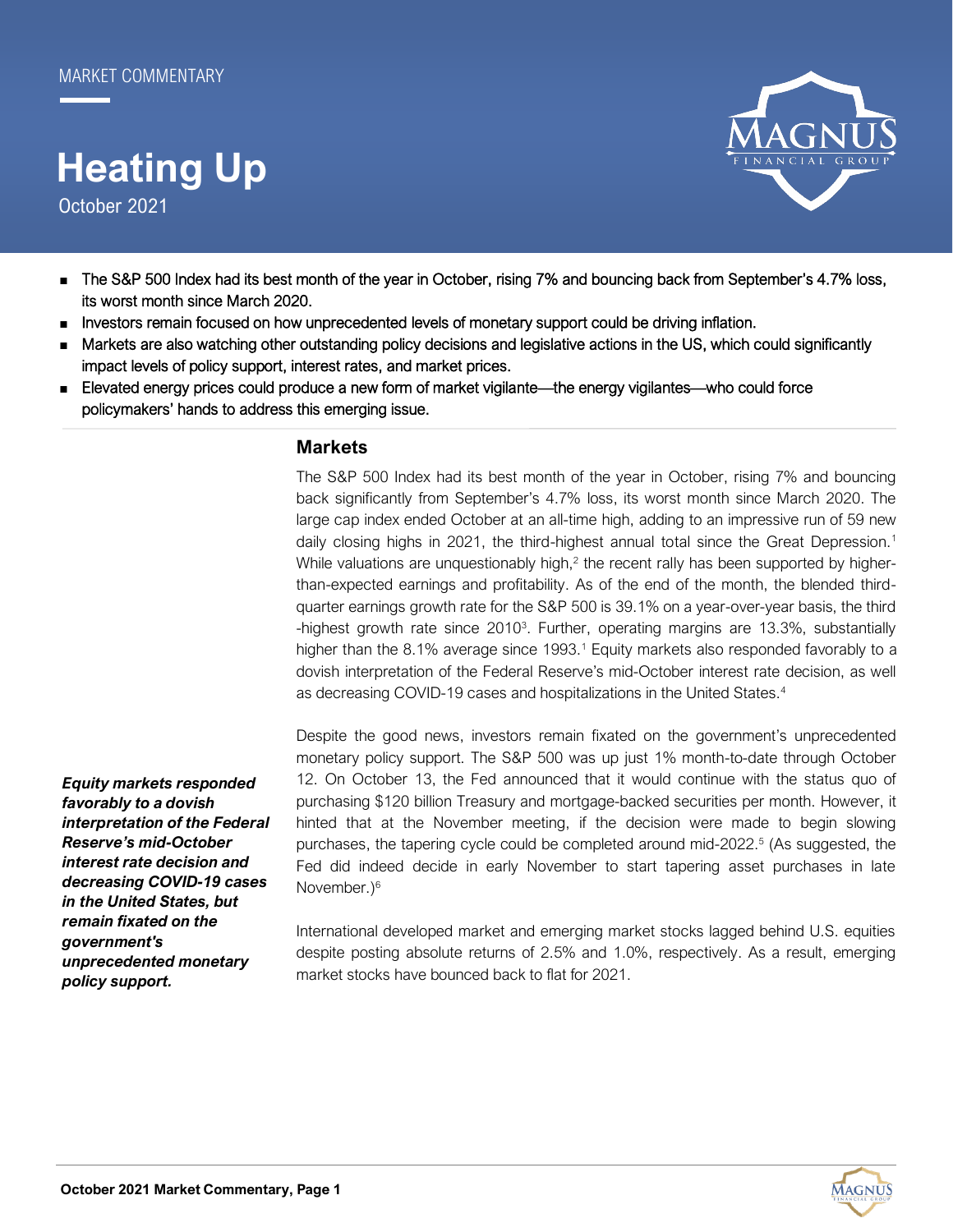## October 2021 Key Market Total Returns



Source: Bloomberg

*Multi-decade high inflation pushed interest rates higher throughout the month, resulting in poor performance for longer duration bonds and strong returns for real assets.*

Within fixed income markets, longer duration bonds underperformed as interest rates rose due to inflation concerns. Five-year market-implied inflation, as proxied by the yield spread between Treasuries and Treasury Inflation-Protected Securities (TIPS), finished October at a multi-decade high of 2.9%. Real assets, often viewed as a hedge against the declining purchasing power inflation causes, posted impressive gains. U.S. REITs led the way, up 7.7% for the month. The price of crude oil jumped higher by over 20%, reaching \$85/barrel for the first time since 2014. The demand for energy continues to climb; total world petroleum consumption was estimated to be 98.9 million barrels per day in the third quarter, a post-pandemic high.<sup>7</sup>



# **Biden's Approval Slide**

As with his two predecessors, U.S. President Joe Biden's net approval rating has declined since his inauguration, dropping steadily from +17% at the start of his presidency to -8.2%

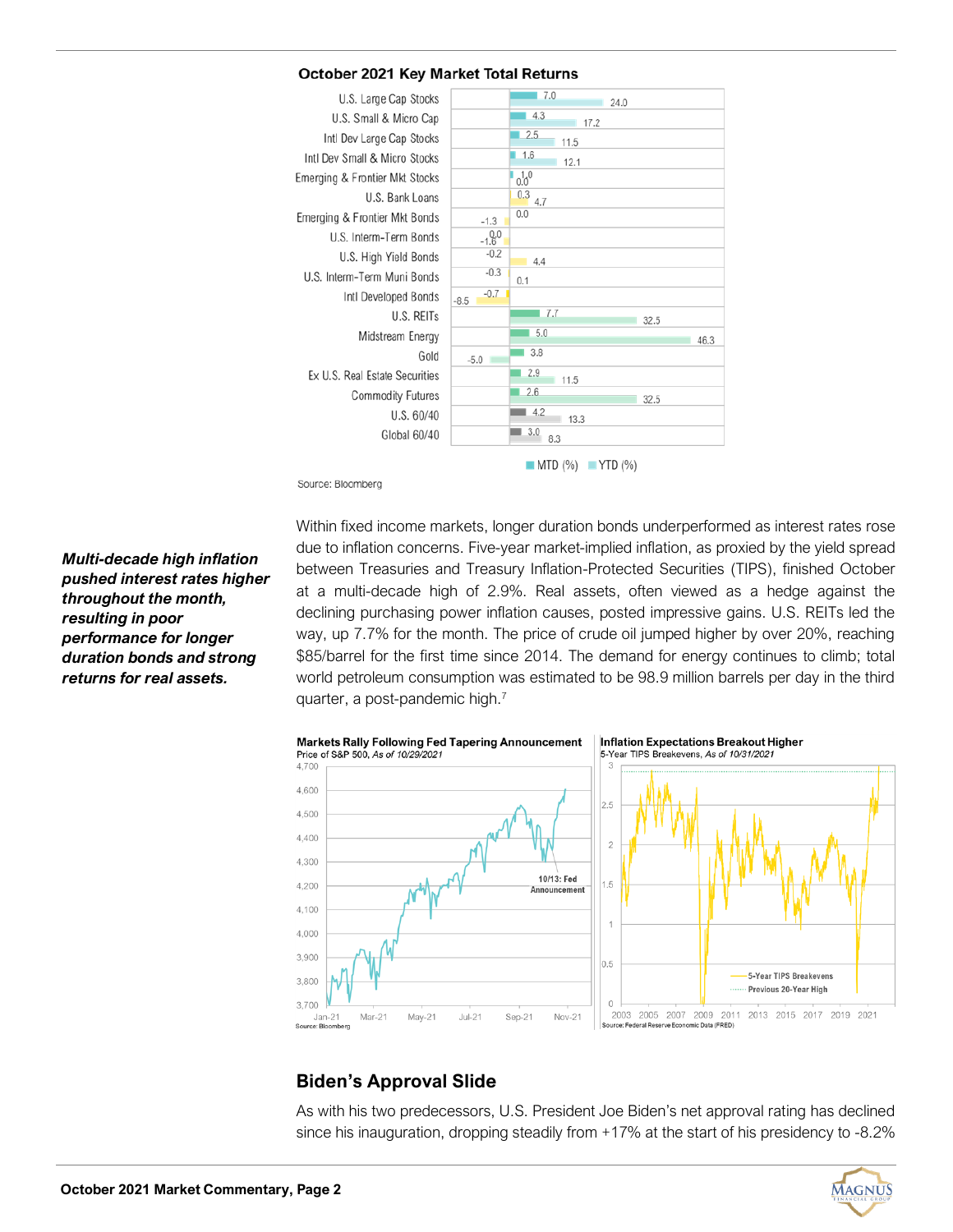by the end of October.<sup>8</sup> This represents the second-worst net approval rating by any president 285 days into their first term since World War II. $^8$  Some blame the delta variant COVID-19 surge, while others point to delays surrounding key agenda items, like the bipartisan infrastructure bill and a multi-trillion-dollar social spending package focused on health care, education, and climate change policies.<sup>9</sup>

#### **Biden's Approval Rating Slide**

FiveThirtyEight's Approval Poll Composite (%), As of 10/31/2021

*U.S. President Joe Biden's net approval rating has declined since his inauguration. Some attribute the slide to the delta variant COVID-19 surge and delays surrounding key agenda items such as the "Build Back Better" legislation featuring the \$1 trillion infrastructure bill and multitrillion social spending package.*

*As the clock wound down on the U.S. defaulting on its debt, the House voted to increase the debt ceiling by \$480 billion, an amount expected to allow the U.S. to pay its bills through December 3.*



Biden and his cabinet have their work cut out for them if they hope to turn public perception around. One big ticket item, the aforementioned \$1 trillion bipartisan infrastructure bill, was nearing a conclusion at the end of October (and finally passed and signed into law in early November).<sup>10</sup>

As Congress debates how to pay for this legislation, the United States government once again finds itself up against its debt limit.<sup>11</sup> The prior extension of the limit to \$28.4 trillion, agreed upon in 2019, was reached at the end of July, which means the Treasury can no longer issue additional debt to fund obligations until a new limit is set.<sup>11</sup> Since then, the Treasury used its cash surplus to fund its day-to-day operations, but this was scheduled to run out by the end of October.<sup>11</sup> As the clock wound down, the House voted to increase the debt ceiling by \$480 billion, an amount expected to allow the U.S. to pay its bills through December 3.<sup>12</sup> Since then, the debt debate has mostly taken a backseat to the "Build Back Better" legislation. At the end of the month, Janet Yellen brought the debate to the forefront once again by saying Democratic Congressional leaders could push through the debt ceiling bill on their own via the reconciliation process:

*"Should it be done on a bipartisan basis? Absolutely. Now if [the Republicans] are not going to cooperate, I don't want to play chicken and end up not raising the debt ceiling. I think that's the worst possible outcome. If Democrats have to do it themselves [through reconciliation], that's better than defaulting on the debt to teach the Republicans a lesson." 13*

Bond markets in particular will remain attentive to how Congress will deal with the federal debt ceiling and how this issue will affect Treasury issuance (supply) for the coming quarters. From an economic and market perspective, interest rates must remain contained.

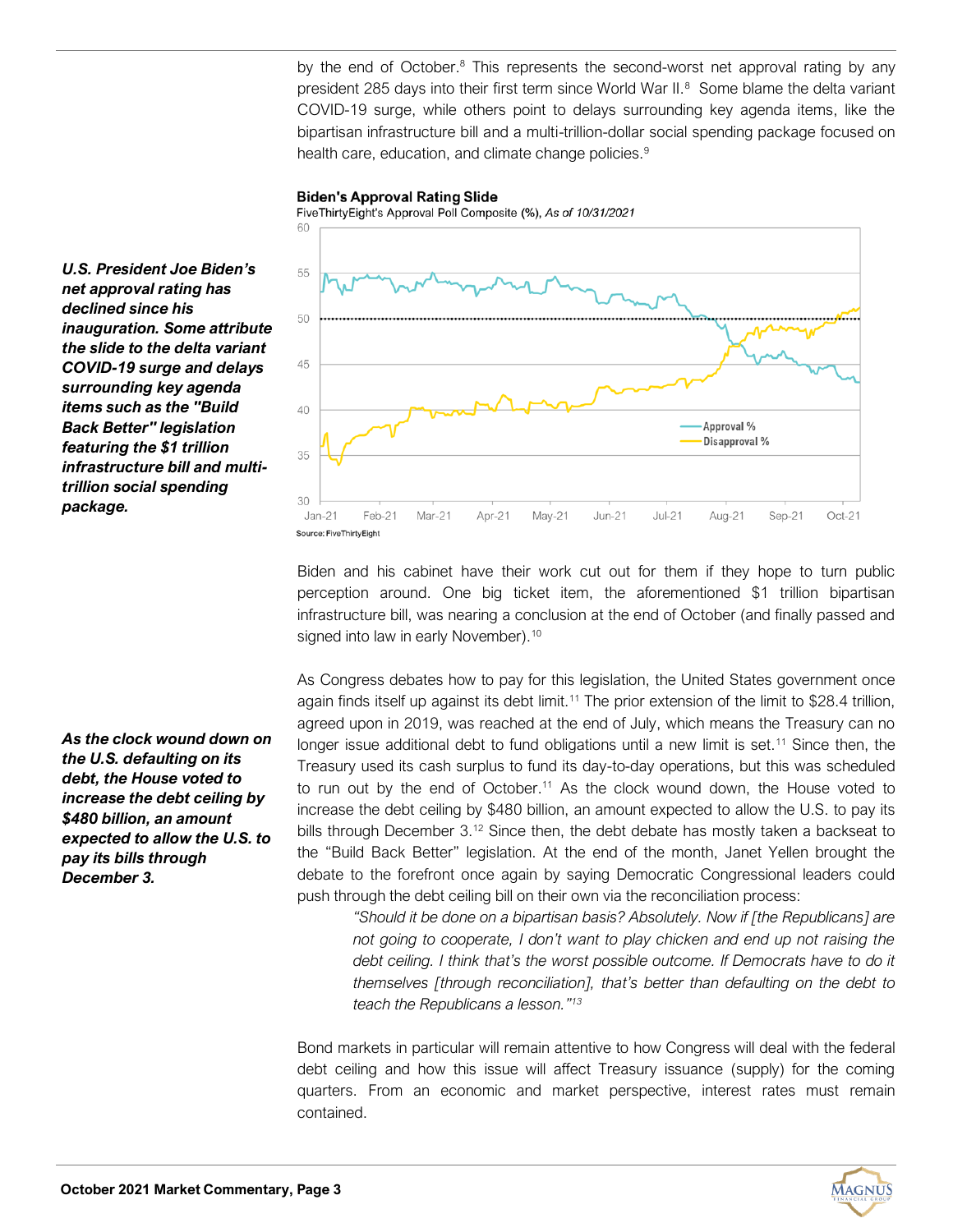*Heading into the winter months in the northern hemisphere, natural gas prices are particularly concerning outside the U.S. as spot prices have more than quadrupled and hit record levels in Europe and Asia.*

# **Energy Price Spike**

Energy prices shot higher in October. Crude oil, natural gas, and coal prices increased 13%, 30% and 6%, respectively. Year-to-date increases have been even more surprising—crude oil is up 54%, natural gas up 125%, and coal up 178%. Heading into the winter months in the northern hemisphere, natural gas prices are particularly concerning outside the U.S., as spot prices have more than quadrupled and hit record levels in Europe and Asia.<sup>14</sup> The price of natural gas typically reflects seasonal and localized factors, but we could be experiencing the beginning of an unprecedented global price shock.<sup>14</sup>

### **Energy Prices Spiking**





Despite higher prices, demand for natural gas remains strong. This year, 36% of electricity generation is expected to come from natural gas—only a small dip from last year's 39%.<sup>15</sup> Coal will likely benefit the most from this 3% decline. It is projected to generate 18% more electricity this year than in 2020, hitting its highest level since 2001.<sup>15</sup> Its price is also soaring. However, constraints on coal supply and low coal reserves are limiting consumption, compared to previous periods of natural gas price increases.<sup>15</sup> Oil also seems unlikely to provide an alternative heating and power source due to high prices and the October announcement from OPEC+ that its production targets will remain unchanged.<sup>16</sup> The International Monetary Fund (IMF), which promotes global economic growth and financial stability, has warned that global growth may soon be impacted if energy prices remain elevated.<sup>14</sup>

This macro environment stands in stark contrast to conditions 18 months ago when May 2020 WTI oil futures contracts plummeted to -\$37.63/barrel due to a massive supply glut following global lockdowns.<sup>17</sup> As a result, energy producers cut production and slashed their investments. However, consumption rebounded faster than anticipated, led by the industrial sector. Yet due to labor shortages, maintenance backlogs, longer lead times for new projects, and investors' lackluster interest in fossil fuels, companies were slow to increase supply when demand suddenly jumped, and as a result, energy prices shot upward. At the end of October, natural gas production in the U.S. still remains below precrisis levels.<sup>14</sup>

With winter rapidly approaching and markets struggling to correct themselves, a bipartisan group of senators from New England sent a letter on October 28 to the White

*Due to labor shortages, maintenance backlogs, longer lead times for new projects, and investors' lackluster interest in fossil fuels, companies were slow to increase supply when demand suddenly jumped, and as a result, energy prices shot upward.*

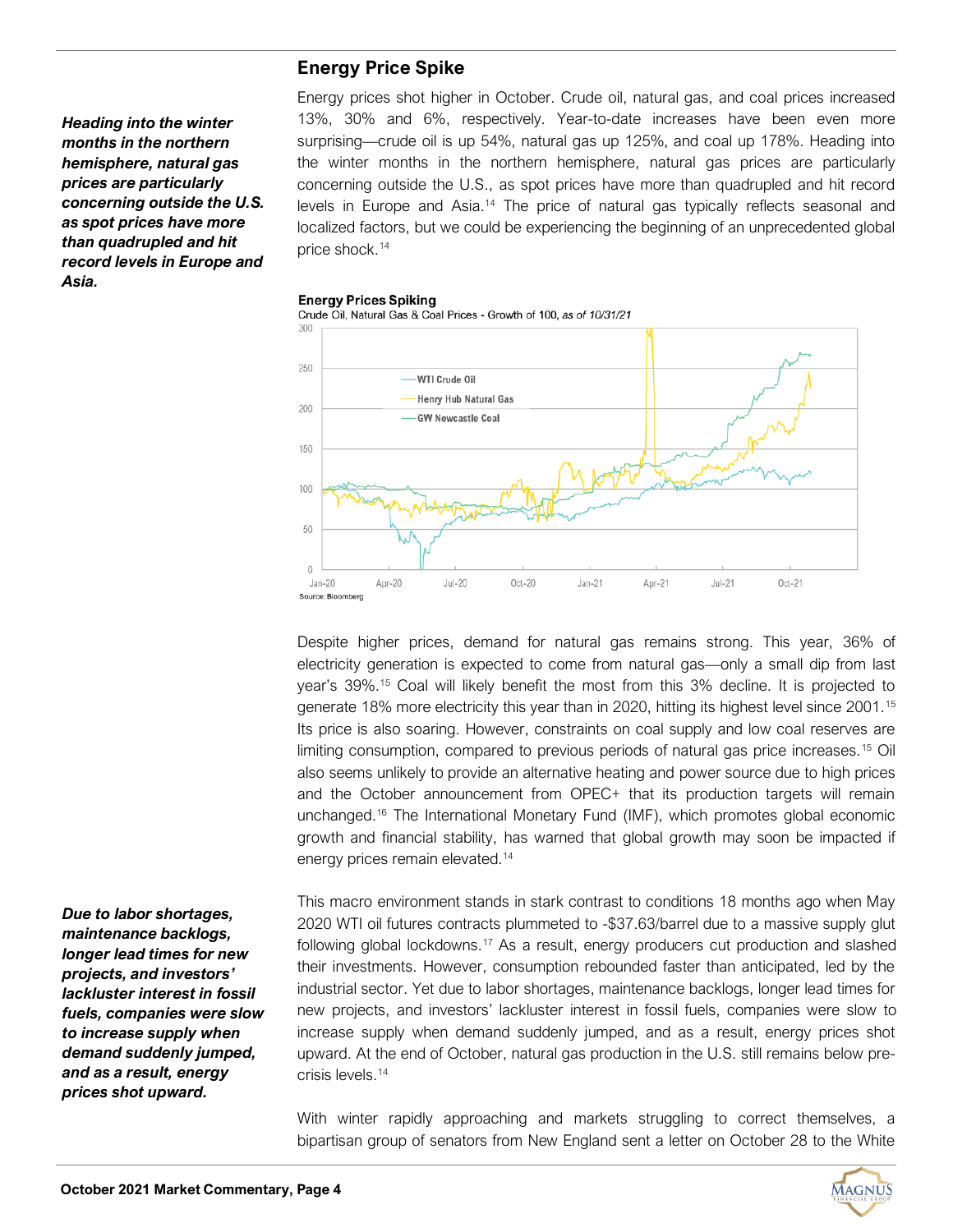House urging "targeted actions" to provide relief "given the current state of energy markets."<sup>18</sup> The letter goes on to suggest "releasing inventory from the Strategic Petroleum Reserve and the Northeast Home Heating Oil Reserve and limiting natural gas exports to lessen the effect of potential residential energy price increases."<sup>18</sup> It's worth noting that both the IMF and the U.S. Energy Information Administration expect prices to normalize by sometime next year, but both agencies predict volatile conditions in the near term  $14,15$ 

# **Looking Forward**

Across the globe, communities continue to recover from the effects of the COVID-19 pandemic and lockdowns, but challenges persist. Although record levels of stimulus were initially welcome and likely necessary, continued stimulus – exacerbated by a multitude of supply issues – is leading to overheating in some sectors, most notably in energy.

As we explained in our September commentary, we expect market participants—and bond vigilantes—to start paying more attention to price shifts in the energy complex. At the end of October, a barrel of WTI crude oil traded for a little over \$83, a price not exceeded since 2014. Similarly, the national average gas price is now well over \$3 per gallon, a seven-year high.<sup>19</sup> Finally, natural gas prices are at 13-year highs. If bond vigilantes stay quiet, unsustainable policy accommodation can likely continue. If they do not, investors should expect elevated volatility—at least relative to what has been an extraordinarily good year for asset prices. Another scenario is that the economic pain of higher energy prices could become so acute that a new breed of vigilantes may emerge—the energy vigilantes—who could force policymakers' hands.

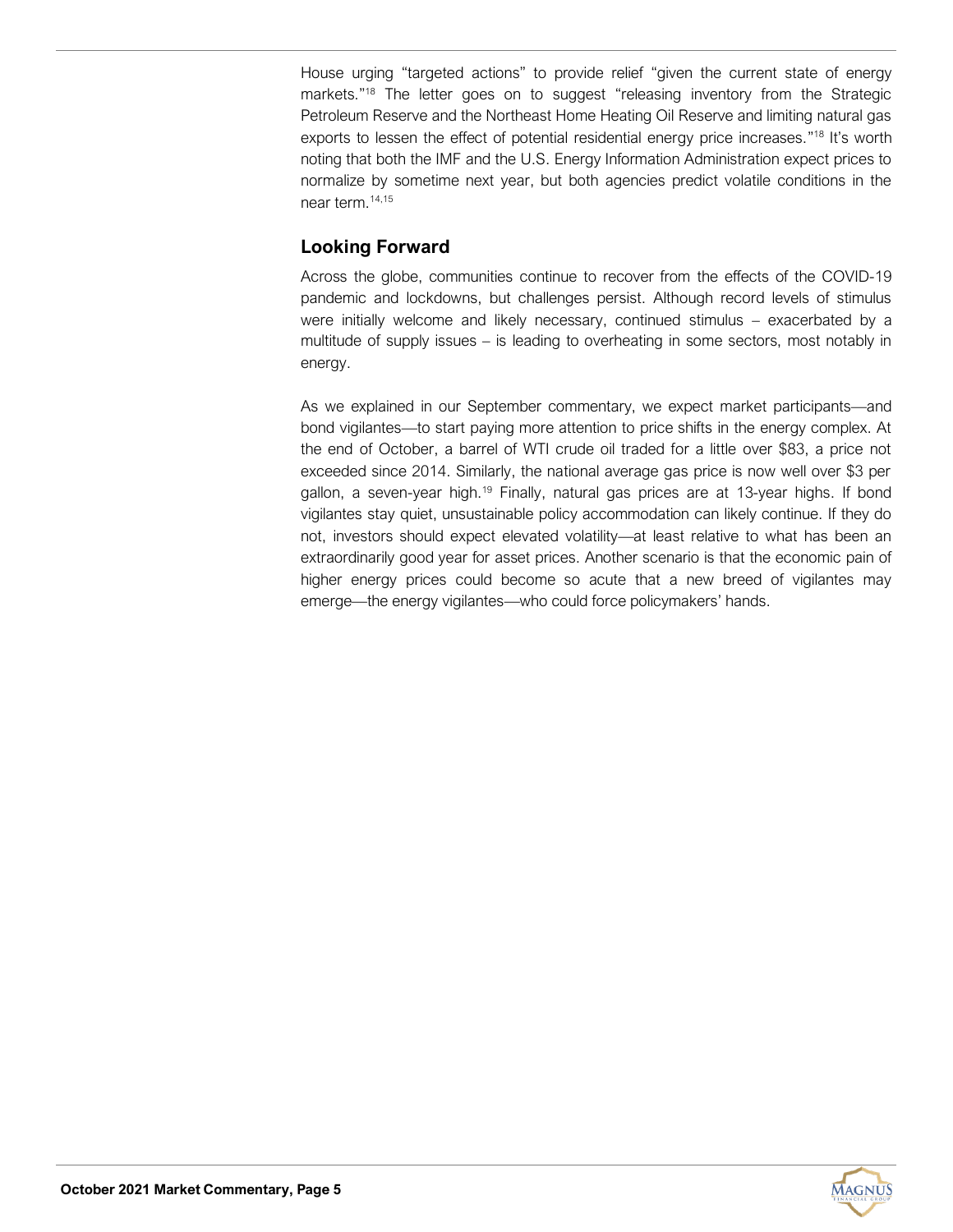# **Performance Disclosures**

All market pricing and performance data from Bloomberg, unless otherwise cited. Asset class and sector performance are gross of fees unless otherwise indicated.

# **Citations**

- 1. S&P Global: https://www.spglobal.com/spdji/en/commentary/article/us-equities-market-attributes/
- 2. Multpl: https://www.multpl.com/shiller-pe
- 3. Factset: www.factset.com/hubfs/Website/Resources%20Section/Research%20Desk/Earnings% 20Insight/EarningsInsight\_110521.pdf
- 4. Our World in Data: https://ourworldindata.org/coronavirus#all-charts-preview
- 5. Federal Reserve: https://www.federalreserve.gov/monetarypolicy/files/fomcminutes20210922.pdf
- 6. CNBC: https://www.cnbc.com/2021/11/03/fed-decision-taper-timetable-as-it-starts-pulling-back-onpandemic-era-economic-aid-.html
- 7. EIA: https://www.eia.gov/outlooks/steo/
- 8. FiveThirtyEight: https://projects.fivethirtyeight.com/biden-approval-rating/
- 9. The Economist: https://www.economist.com/graphic-detail/2021/10/14/joe-bidens-approval-ratingreaches-a-new-low
- 10. NY Times: https://www.nytimes.com/2021/08/10/us/politics/infrastructure-bill-passes.html
- 11. NY Times: https://www.nytimes.com/2021/09/27/us/politics/us-debt-ceiling.html
- 12. WSJ: https://www.wsj.com/articles/house-set-to-temporarily-raise-debt-limit-11634036401
- 13. The Washington Post: https://www.washingtonpost.com/us-policy/2021/11/01/yellen-debt-ceilingbiden/
- 14. IMF: https://blogs.imf.org/2021/10/21/surging-energy-prices-may-not-ease-until-next-year/
- 15. EIA: https://www.eia.gov/outlooks/steo/
- 16. WSJ: https://www.wsj.com/articles/opec-russias-gradual-oil-hike-pushes-prices-to-seven-year-high-11633356803
- 17. Bloomberg: https://www.bloomberg.com/news/articles/2020-04-20/negative-prices-for-oil-here-swhat-that-means-quicktake
- 18. U.S. Senate: https://www.collins.senate.gov/sites/default/ files/211028.bidenhassancollinsreedwinterfuels.pdf
- 19. CNBC: https://www.cnbc.com/2021/10/06/americans-are-paying-the-most-for-gas-in-sevenyears.html